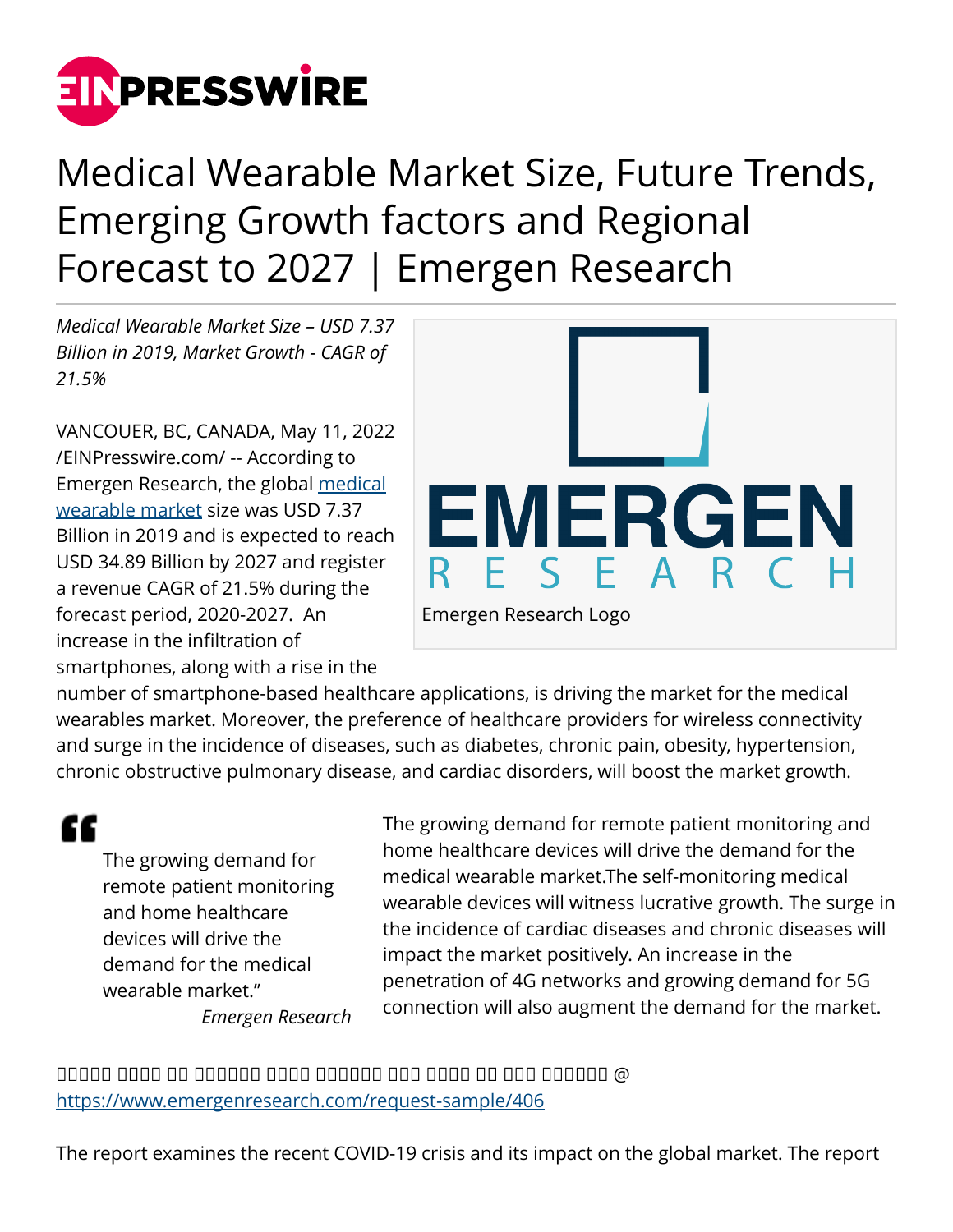explores the present and future impact of the pandemic and provides an insight into the postpandemic market scenario.

## $\Box$

Social distancing and restrictions severely disrupted businesses and operations Lockdowns caused disruptions in transportation and logistics Impacted manufacturing activities and mining operations globally Took a toll on economy of various countries Caused sudden and drastic downturn in economic activity Disrupted agriculture, fisheries, dairy, and other sectors Caused loss of employment and financial crisis Supply impacts were further compounded owing to reduced disposable income Emergence of variants continue to cause concerns and impact normal routines

#### $^{\prime}$  nnnn nnnnnnnnnnnnnnnnnnnnnnnnnnnn :

The wristband and activity monitor segment held the largest share in the product segment. The medical alert wristbands and bracelets offer a much-needed safety blanket to people with allergies and other various conditions. It helps to make aware of ailments leading to more effective and faster emergency treatment.

A pulse oximeter is a lightweight, small device used to monitor the amount of oxygen carried in the body. This tool is attached painlessly to a patient's fingertip to measure their pulse rate and amount of oxygen in the system.

Hospitals held the largest share in the medical wearable market. This is due to the increasing investment in the healthcare system and the growing prevalence of chronic and infectious diseases.

The market for the Asia Pacific is presumed to expand at a high CAGR throughout the forecast timeframe. The regional growth can be accredited to India, Japan, and China owing to factors such as the growing advancements by prominent players in these countries and increased support from the government.

ᵀᵂᵃ ᵃᵂᵂᵂ ᵀᵃᵁᵂᵂᵂᵂᵂᵁ ᵁᵂᵂᵃ@<https://www.emergenresearch.com/select-license/406>

#### $\Box$ החחתה תחתחה החח החח החחתה החחתחה  $\colon$

Koninklijke Philips N.V. Medtronic Plc Omron Healthcare Co., Ltd. Biotelemetry, Inc.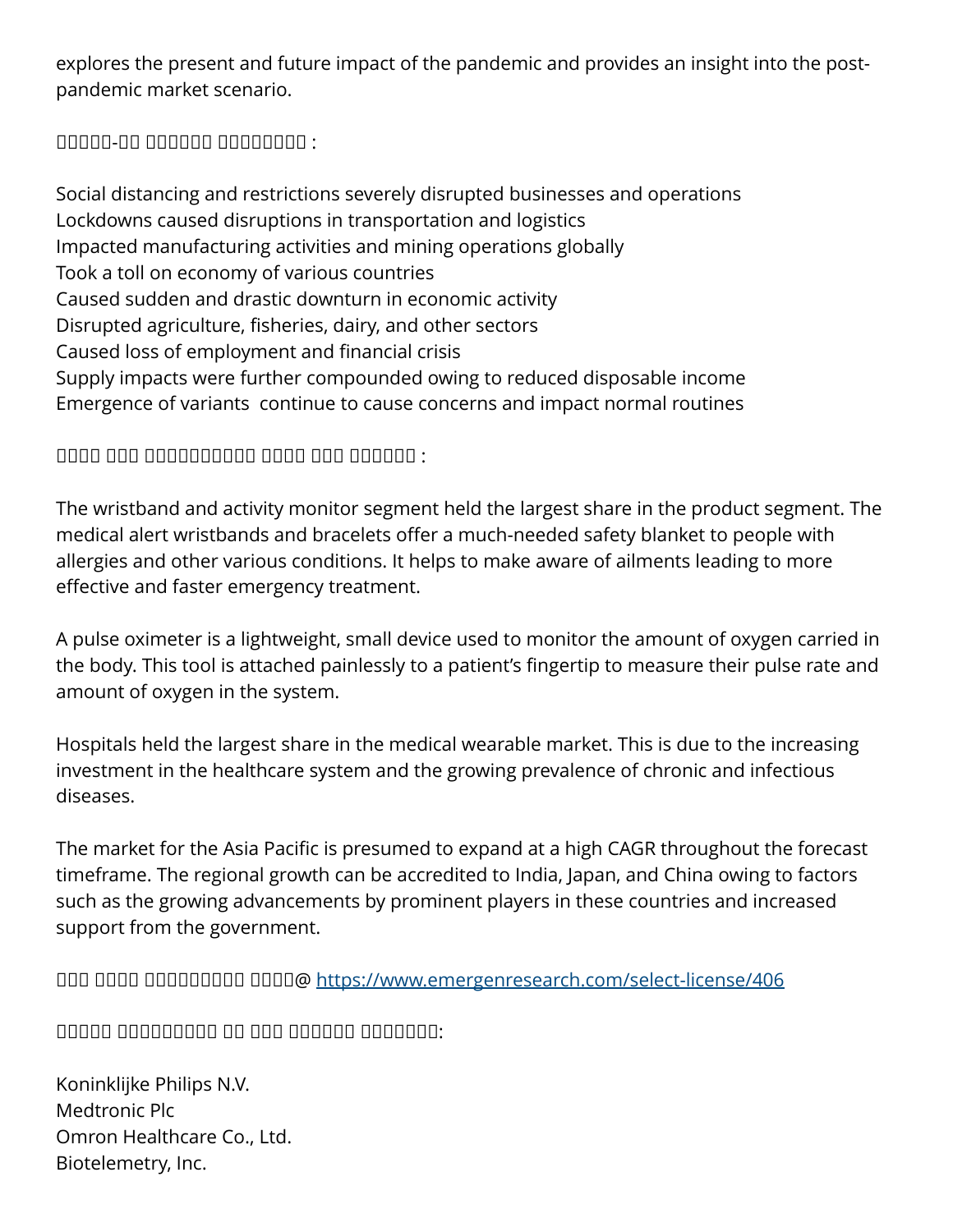Apple, Inc. GE Healthcare Abbott Laboratories Dexcom, Inc. Irhythm Technologies, Inc. Masimo Corporation

ᵀᵂᵂ ᵂᵂᵁ ᵂᵂᵂᵂᵂᵂᵁ ᵂᵁ ᵂᵂᵂᵂ ᵂᵁᵂᵂᵂᵂ, ᵀᵂᵁᵂᵂᵁᵂ ᵁᵁᵂᵁᵁᵂᵁᵂ ᵂᵁᵂ ᵂᵁᵂᵂᵁᵂᵂᵁᵁ ᵂᵂᵁ ᵂᵂᵂᵁᵁᵂ ᵂᵁᵁᵂᵁᵁᵂ ᵃᵁᵁᵂᵁᵁᵂᵁ ᵂᵁᵂᵂᵁᵂ ᵂᵂ ᵂᵂᵁ ᵂᵂᵂᵁᵂᵁᵂ, ᵁᵁᵂᵂᵁᵁ ᵂᵃᵂᵁ, ᵁᵂᵁ-ᵂᵂᵁᵂ, ᵁᵂᵁ ᵂᵁᵂᵂᵂᵂ:

Product Outlook (Revenue, USD Billion; 2017-2027)

Patches Wristband and Activity Monitors **Smartwatches** Others (Clothing, glasses, others)

Device Type Outlook (Revenue, USD Billion; 2017-2027) Vital Signs Monitoring Devices ECG /Holter Heart Rate Monitors Pulse Oximeters Blood Pressure Monitors Multiparameter Trackers Glucose Monitoring Devices Sleep Apnea Monitors Fetal Monitoring Devices Neurological Monitoring Devices

End-User Outlook (Revenue, USD Billion; 2017-2027) Hospitals & Clinics Nursing Homes, Assisted Living Facilities, Long-term Care Centers Home Care Settings Ambulatory Care Centers

Read Report Description and Table of Contents of Market Report@ <https://www.emergenresearch.com/industry-report/medical-wearable-market>

Regional Outlook (Revenue, USD Billion; 2017–2027)

| North America |
|---------------|
| S.            |
| Canada        |
| Mexico        |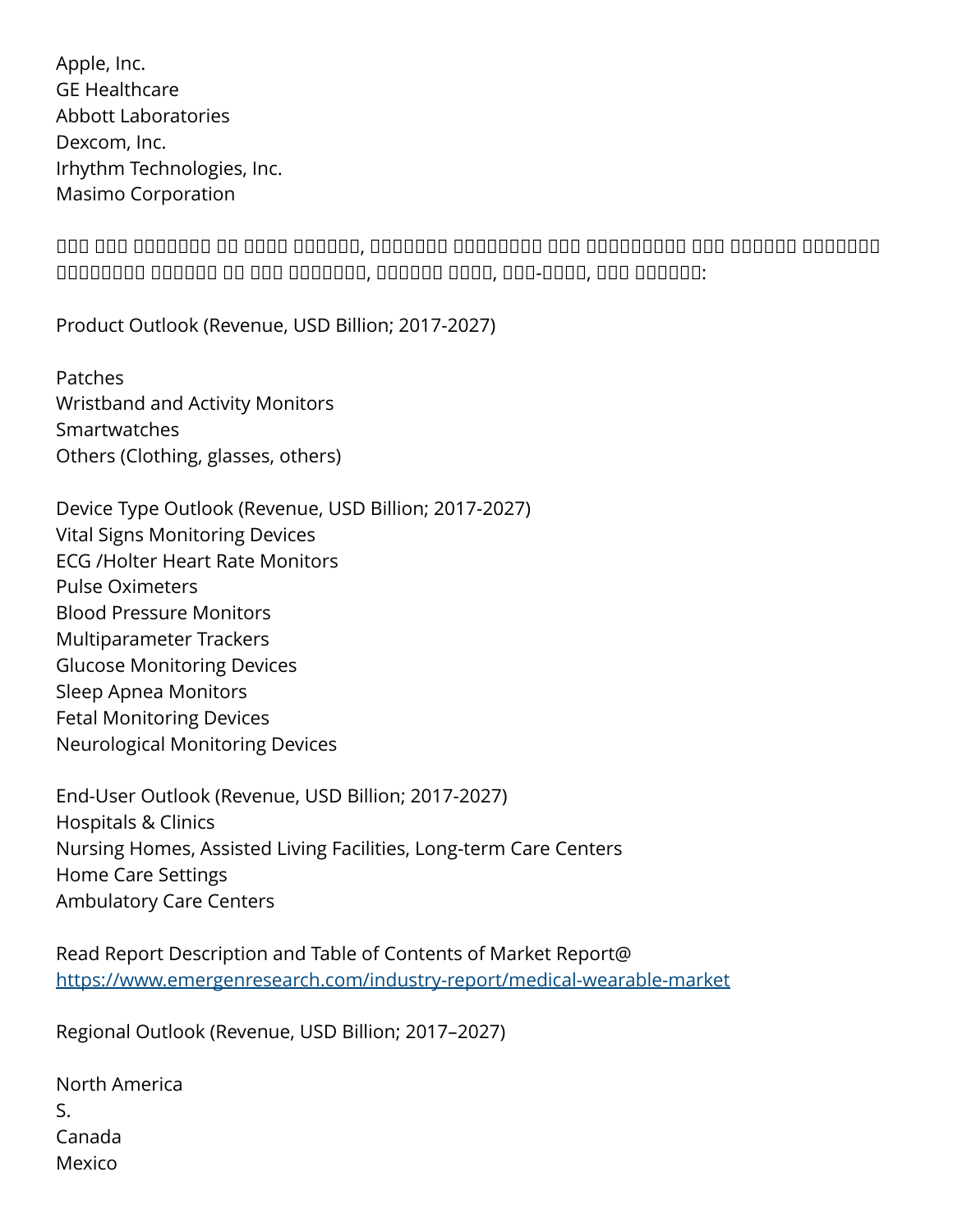Europe Germany France K. Italy Spain BENELUX Rest of Europe Asia Pacific China India Japan South Korea Rest of APAC Latin America Brazil Rest of LATAM Middle East & Africa Saudi Arabia A.E. South Africa **Turkey** Rest of MEA

## $\Box$

The study paper dissects the total market potential of major regions with strengths, opportunity and challenge, constraints, and dangers.

By identifying the high-improvement locations, the study inspects the open entryways, keeping an eye out for accomplices.

It examines each submarket in terms of a single improvement design and its contribution to the Medical Wearable Market

 $\Box$ 

Digital Biomarkers Market @ [https://www.emergenresearch.com/industry-report/digital](https://www.emergenresearch.com/industry-report/digital-biomarkers-market)[biomarkers-market](https://www.emergenresearch.com/industry-report/digital-biomarkers-market)

Medical Devices Testing Services Market @ [https://www.emergenresearch.com/industry](https://www.emergenresearch.com/industry-report/medical-devices-testing-services-market)[report/medical-devices-testing-services-market](https://www.emergenresearch.com/industry-report/medical-devices-testing-services-market)